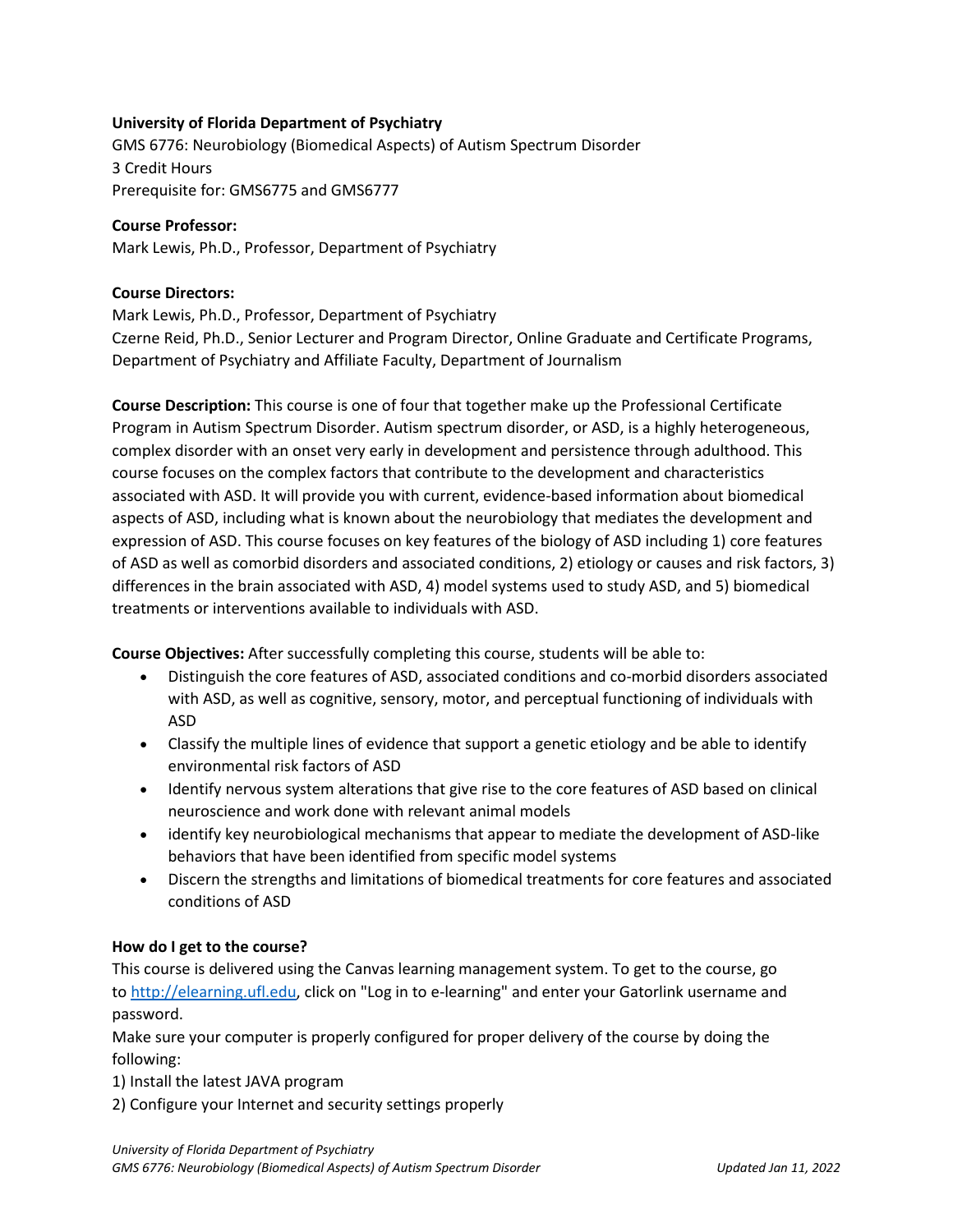3) Disable pop-up blockers (pop-ups must be allowed)

4) Download the Cisco AnyConnect VPN client to allow you to get to restricted-access reading materials (instructions below)

Email academic assistant, Taylor Greene, using the mail tool in Canvas or directly at [tgreene740@ufl.edu](mailto:tgreene740@ufl.edu) for help with making sure your computer is configured properly. Improper configuration may result in problems such as not being able to view videos, click links and/or readings, or submit assignments. Only work submitted through the website will be accepted. **Please do not email or call the instructor about tech support issues**.

#### **Who should I contact?**

Please review this section carefully so you can direct your question or comment to the appropriate person:

**Grading, assignments, due dates, course content:** Contact your instructor if you have questions about grading, assignments and course content. Do not post questions or comments about grading or due dates in the discussion assignments for various modules. Do not contact the instructor about tech support. Use the email tool within Canvas to contact the instructor. Click on the "Inbox" tool at the left of the screen to get to the email function.

**Tech support:** If you are having technical difficulties *related to this course*, such as not being able to click on a link or view a video or reading, please do not contact the instructor. Instead, send an email to academic assistant, Taylor Greene, using the mail tool in Canvas or directly at [tgreene740@ufl.edu](mailto:tgreene740@ufl.edu) with the subject line "ASD Online Program." If, on the other hand, you are having *general* technical issues such as not being able to log into your UF account or e-learning, or not being able to download and configure VPN, please contact the UF Help Desk at [helpdesk@ufl.edu](mailto:helpdesk@ufl.edu) or 352-392-HELP (4357). **Do not email the instructor for tech support.** If your tech issues don't seem like they will be resolved before the due date of an assignment, please inform the instructor before the deadline passes.

**Course communication:** Be sure to check your UF email account frequently (log in with your Gatorlink credentials at [http://www.mail.ufl.edu/](http://www.mail.ufl.edu/)) for class messages, updates and announcements. Configure your settings within Canvas to make sure that class messages are being delivered to your email account. To do so, in Canvas click on the "Account" tool on the left of the page, then go into "Settings" and "Notifications" and select the appropriate options to ensure that you receive class correspondence in a timely manner. **Make sure that you put "notifications@instructure.com**" on your email address book or safe-sender list, so your messages do not end up in the trash. Course emails will say the sender is "Canvas Message Center <Notifications@instructure.com>"

**Syllabus changes:** Students will be notified if there are major changes to the syllabus.

**Requesting a Gator 1 UF ID card:** UF degree-seeking distance students may request a UF ID card. For details:<https://www.bsd.ufl.edu/g1c/idcard/distance.asp>

**Course disclaimer:** This course (including all materials, ideas, research or clinical observations written or electronically conveyed) is for educational purposes only. The course does not substitute for and does not provide clinical or treatment recommendations or endorsements for the treatment of any individual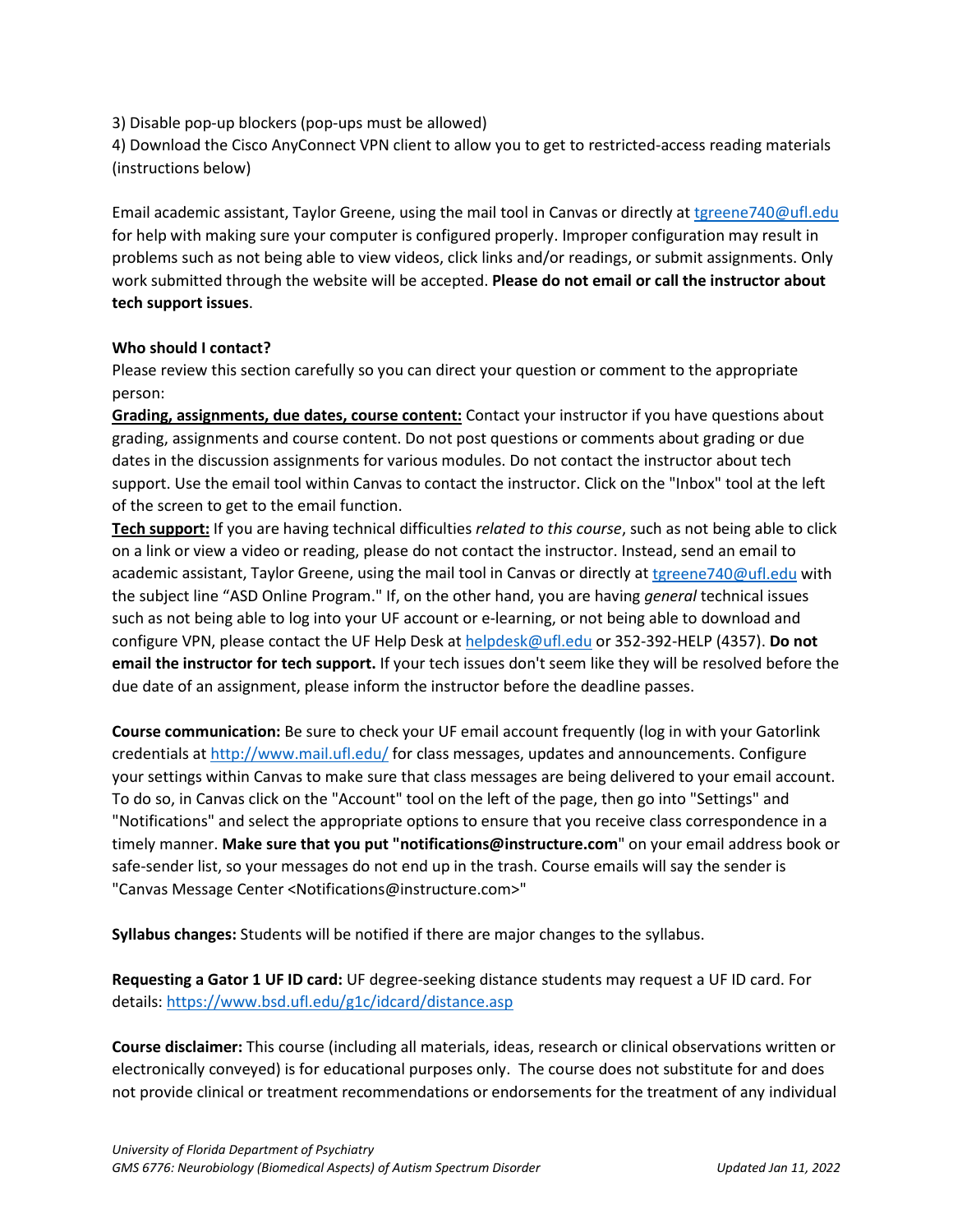person's condition. This course is simply a survey course whose intent is to familiarize the student with a wide variety of material relevant to the area of study and course participants should not use any of the course material as a basis for diagnosis or treatment of themselves or others. Any clinical intervention or treatment that the course participant elects to take is the sole responsibility of the course participant. Such clinically relevant decisions should always be discussed with the course participant's physician and/or other health care providers and the consequences of any action taken are the responsibility of the course participant and his or her treating provider.

**Educational philosophy:** The Department of Psychiatry aims to provide students with a learning environment that is current, interactive and supportive. The online nature of the course provides students with flexibility for listening to lectures, participating in class discussions and submitting assignments. The class can be completed without your ever setting foot on the University of Florida campus or even leaving home. With this freedom comes responsibility and expectations. This course is accredited for 3 UF credits and as a result, it requires at least 3 hours per week in direct "contact," as well as 6 additional hours to complete assignments and course-related research. Due to the online nature of the course, the contact hours have been replaced with online lectures and readings. Typically, a 3-credit hour course requires up to 9 hours per week of work. Students are asked to be on the lookout for course announcements and emails, and to keep account of all due dates.

**Overview of Course Content:** The course is divided into 15 modules. Each lesson introduces and overviews a major issue in the field. A typical module consists of:

- a video lecture
- required readings
- a short quiz
- discussion posts

**Assignment due dates and times:** Unless otherwise noted, all quizzes, web posts and essay assignments are due on the dates specified, on Mondays at 9 a.m. Eastern.

#### **Point breakdown:**

| Assignment            | Points each            | Subtotal |
|-----------------------|------------------------|----------|
| Quizzes (17)          | 10                     | 170      |
| Discussion posts (12) | $ 5 + 1$ post x 10 pts | 70       |
| Total                 |                        | 240      |

Note that if you do not submit an assignment you will get a grade of zero for that assignment.

**\*\*Students must earn a B or higher in each course taken, to advance to the remaining courses in the certificate. Students who earn a grade lower than a B in a course must retake that course to continue in the program.**

**Grading Scale:** Final Grades are determined as follows, and will be posted in "Grades" in Canvas.

| $A \geq 93\%$ | A-90-92%       | $B + 87 - 89%$ | <b>B</b> 83-86% | B-80-82% | C+ 77-79%  |
|---------------|----------------|----------------|-----------------|----------|------------|
| C 73-76%      | $C - 70 - 72%$ | $ID + 67-69$   | D 63-66%        | D-60-62% | $E < 60\%$ |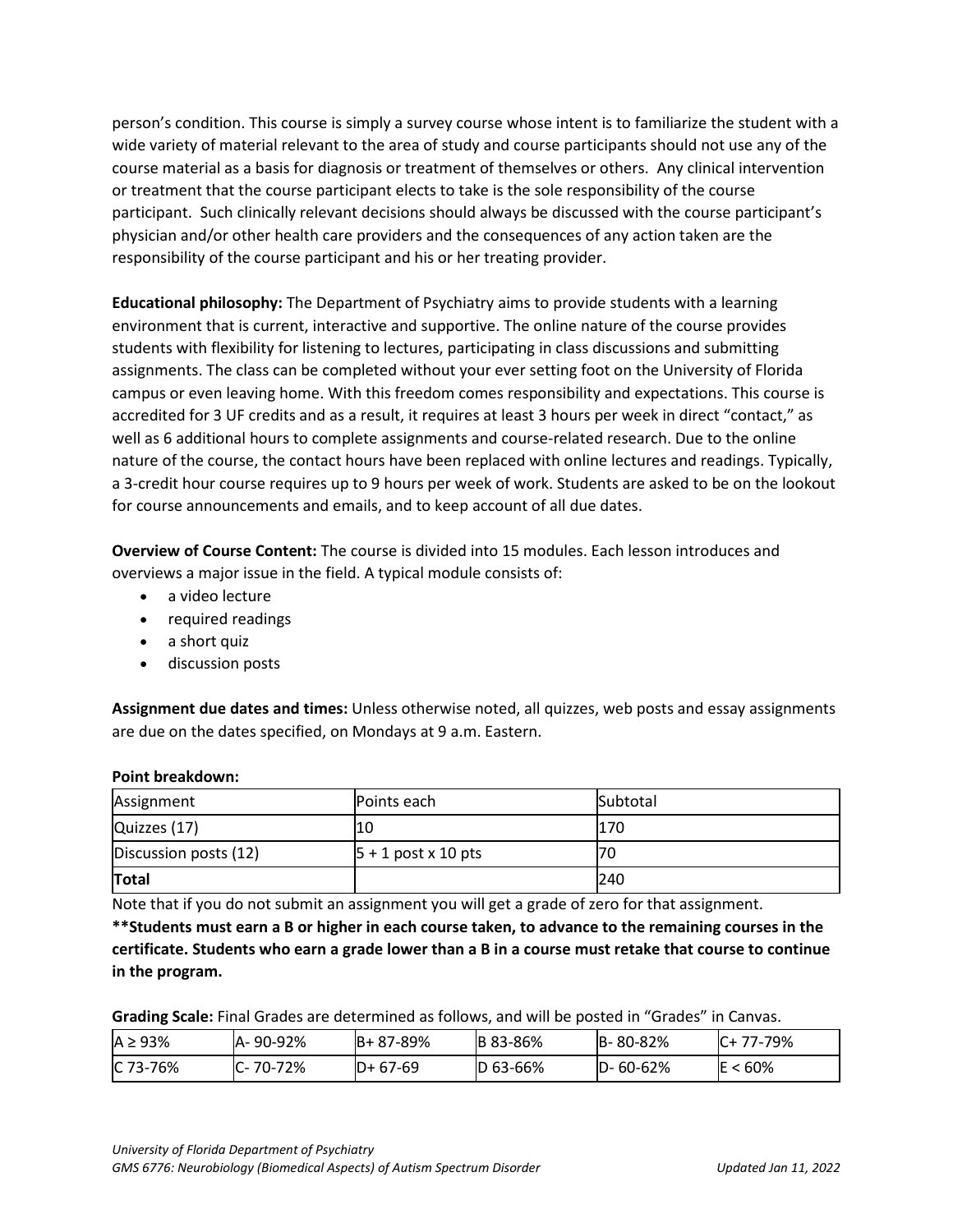View the current UF Grading Policy at https://catalog.ufl.edu/ugrad/current/regulations/info/grades.aspx.)

**Accommodations for Students with Disabilities:** Students requesting accommodations must first register with the Dean of Students Office. The Dean of Students Office will provide documentation to the student, who must, in turn, provide that documentation to the course director when requesting an accommodation. Contact the Disability Resources Center, http://www.dso.ufl.edu/drc/, for information about available resources for students with disabilities.

**Viewing Video Lectures:** Links to lecture videos are provided on the to-do list for each lesson.

**Required Readings/Course Reserves:** Required readings, which may include journal articles, e-books, and other materials, are available via the UF library's Course Reserves management software Ares. To get to Ares, first be sure that you are securely connected via VPN (instructions below). Next, in Canvas, simply click on the "Course Reserves" tool on the left of the page. If prompted to do so, you will need to set up an account in Ares. Next, search for your courses by name, course code or instructor name, then select the green "Add Course" button to add the desired course to your account. Once you are in Course Reserves for a specific course, click on "View Item" next to the title of the item you want to retrieve. For more instructions on getting course materials via Ares, see

[http://cms.uflib.ufl.edu/accesssupport/howtostudents.](http://cms.uflib.ufl.edu/accesssupport/howtostudents) If you have technical difficulties with downloading files, email the academic assistant at tgreene740@ufl.edu before contacting the instructor or other course staff.

#### **VPN: Important instructions for getting to the reading materials linked in the course**

Many of the links to the course readings are journal articles, books and other items held by the UF Libraries. To get to those materials you must first log into a secure connection called a VPN, which is short for virtual private network. Once you are logged into the UF VPN, go back into the course and click on the reading links. UF VPN installation instructions[: https://it.ufl.edu/ict/documentation/network](https://it.ufl.edu/ict/documentation/network-infrastructure/vpn/)[infrastructure/vpn/.](https://it.ufl.edu/ict/documentation/network-infrastructure/vpn/) For help, contact the UF Help Desk at (352) 392-4357.

**Borrowing from the UF Libraries:** Distance learners can borrow materials from the UF collection. They can also borrow from non-UF libraries using Interlibrary Loan (ILL). See the main UF Libraries site for distance learners at [http://guides.uflib.ufl.edu/distancelearners.](http://guides.uflib.ufl.edu/distancelearners)

**Opinion disclaimer:** Please note that sometimes professionals who appear in videos or authors of assigned readings may offer their opinions, perhaps even controversial ones. We wish to encourage open-minded thinking, evaluation, and critiquing in this course and so we also have web-posts where you may voice your opinions. However, it is important to recognize that the opinions expressed by others do not necessarily reflect those of the course instructors, teaching assistants, the Department of Psychiatry, the UF College of Medicine, or the University of Florida.

**Class demeanor:** All students are expected to be courteous to each other and to instructors and course assistants in all their communications, including discussion posts. Students should not upload or duplicate copyrighted materials on online class discussion boards without express permission from the copyright holder.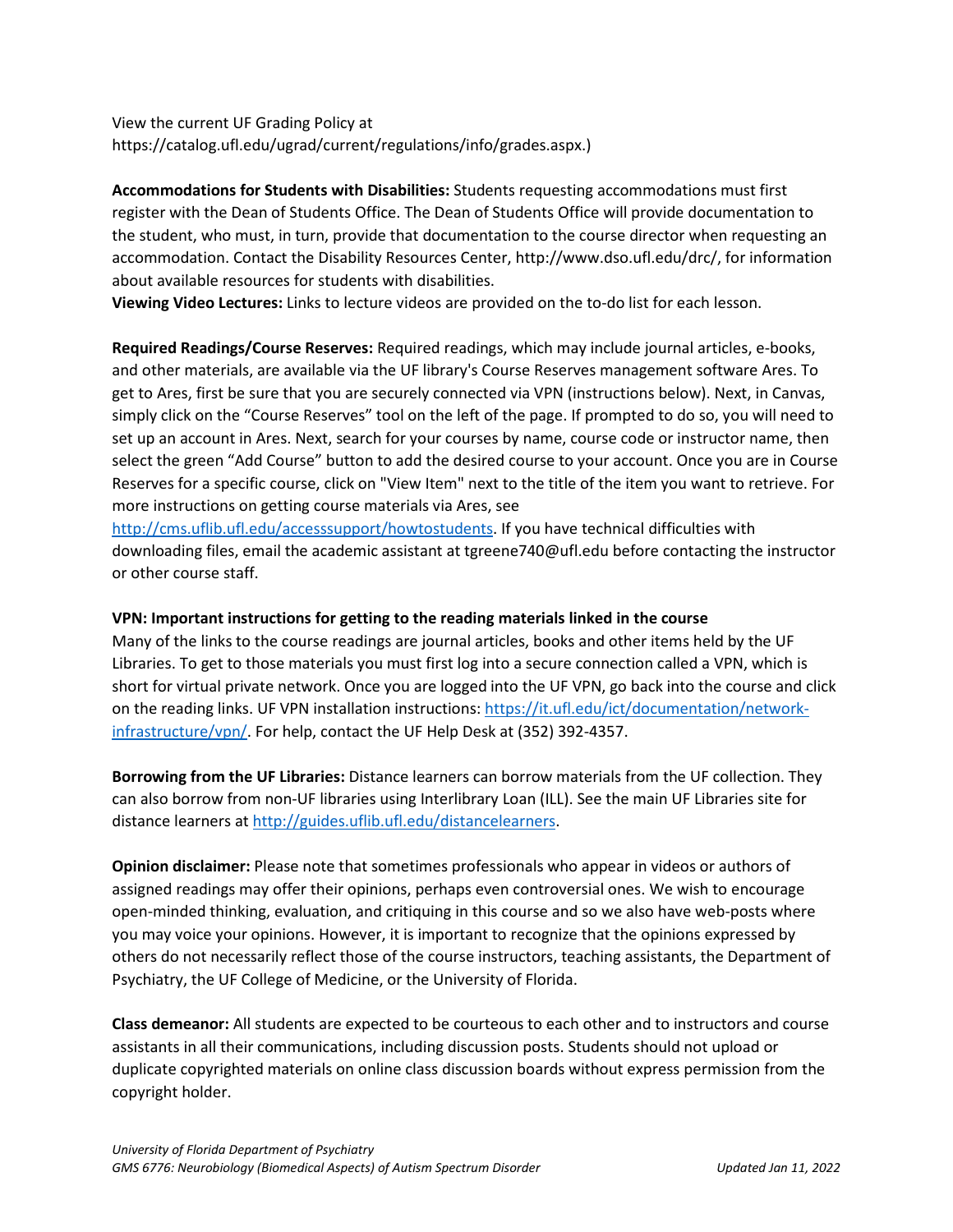# **Using, Citing, and Formatting References**

As you go through the course, you will consult with many different types of sources to obtain supporting data or information for points or arguments you make in discussions, essays and other assignments. You are required to cite your sources when you do the following (American Psychological Association [APA], 2009):

- 1. Refer to facts or quantitative data
- 2. Paraphrase another author's view point, idea, or theory
- 3. Quote an author directly

Your sources may include your online lecture notes from within Canvas, academic journals, print or online newspapers, magazines, books, videos, apps, blogs, podcasts, online discussion forums such as Reddit's AMA, or personal communication with an expert or other person. When citing references, in each case you are required to do six things:

- 1. Include the source of the information you are presenting
- 2. Cite the source within body of your discussion, essay or other text (this is known as in-text citation)
- 3. Paraphrase where necessary (see note on paraphrasing below)
- 4. Put language taken word-for-word from another source in quotation marks or block quotes
- 5. List your references at the bottom of your discussion, essay or other text
- 6. Format the references (both the in-text citation and the reference list) according to the required style convention.

There are several different style conventions (https://owl.english.purdue.edu/owl/resource/585/2/), including Chicago Style, often used in the humanities; Modern Language Association (MLA), used most commonly in the liberal arts and humanities; American Psychological Association (APA), used most commonly in social sciences; and others. In this course we will use the latest edition of American Psychological Association (APA) Style. To properly cite and format a reference, find as many details about the source as possible and carefully consider the following (Paiz et al., 2015):

**In-text citation:** Sources must be cited within the body of the text for any information or data presented in support of arguments or examples given. In-text citations go at the end of a sentence. They generally include the author's last name, followed by a comma, and the year of publication, all enclosed in parentheses, e.g. (Goldman, 2012), but there is some variation depending on the type of source and the number of authors.

**Paraphrasing:** If you are referencing ideas or information from another work and you feel the need to cite or quote the author in each and every line of your body of text, stop! Instead, you should paraphrase the work and include an in-text citation the first time the work is mentioned. Paraphrasing means synthesizing an author's original statements and then saying them in your own words (Purdue Online Writing Lab [OWL], 2014). Visit the Purdue

OWL (https://owl.english.purdue.edu/owl/resource/619/1/) for tips on effective paraphrasing.

**Quoting:** If you do have the need to take some language word-for-word from another source, put it in quotation marks or block quotes.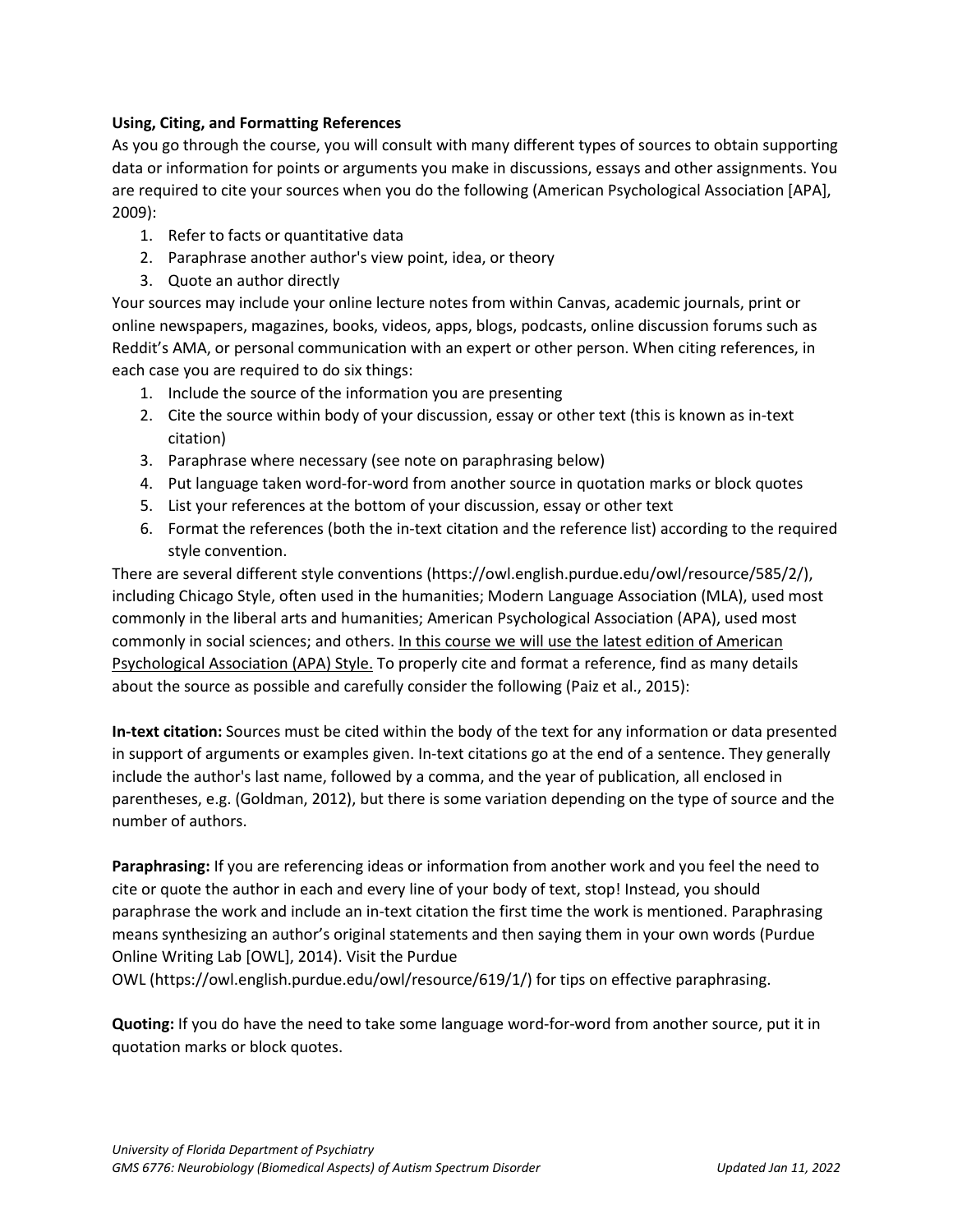**Reference list:** This should be ordered alphabetically by the last name of the first person listed on the paper or other source material (APA, 2009).

**Formatting:** For instructions and detailed examples of how to format in-text citations and reference lists for a variety of source types, consult the References Style Guide provided in Module 1, the Publication Manual of the American Psychological Association excerpts in Course Reserves, and/or the Purdue OWL APA style guide (https://owl.english.purdue.edu/owl/resource/560/1/). You may also contact the UF reference librarian for assistance (see the library resources section in your course syllabus). For additional help you may also create an account with a reference management system such as [EndNote.](https://guides.uflib.ufl.edu/endnote) Note that if you put nonsense into a reference management program you will get nonsense out ... you must enter the information the way the program requires or your reference list will not be formatted properly or contain the needed information.

**Academic Integrity:** Online classes are subject to the same requirements of academic honesty as all oncampus classes. Please review and be familiar with the Student Conduct Code and Student Honor Code, which can be found a[t https://www.dso.ufl.edu/sccr/process/student-conduct-honor-code/.](https://www.dso.ufl.edu/sccr/process/student-conduct-honor-code/) UF students are bound by The Honor Pledge which states, "We, the members of the University of Florida community, pledge to hold ourselves and our peers to the highest standards of honor and integrity by abiding by the Honor Code. On all work submitted for credit by students at the University of Florida, the following pledge is either required or implied: "On my honor, I have neither given nor received unauthorized aid in doing this assignment." The Student Honor Code specifies a number of behaviors that violate the code, and the possible sanctions. Furthermore, you are obliged to report any condition that facilitates academic misconduct to appropriate personnel. If you have any questions or concerns, please consult the instructor or course coordinator.

**Plagiarism:** Plagiarism is presenting another person's work as your own. Cheating and plagiarizing are against the University of Florida Student Conduct Code. Submissions in this course may be checked via Turnitin [\(http://www.turnitin.com\)](http://www.turnitin.com/), a service that compares documents with each other as well as with pages on the Internet and with other assignments previously submitted by other students. If portions of your document were directly copied and pasted from another student's assignment (past or present) or from the Internet, that constitutes plagiarism. Cases of plagiarism will be investigated as set out by the [University of Florida Student Conduct Code.](https://sccr.dso.ufl.edu/) Students in this course caught cheating or plagiarizing, will be immediately given a failing grade, and may be brought before the UF Honor Court. From your citations and references, the reader of your paper should be able to tell the source of all your outside information. It may be acceptable to place a few comments in quotes with a citation, but it is never acceptable to copy and paste a long string of text from a source, even if it is cited and even if you change a few words. Anything from another source that is not in quotations must be paraphrased. Also, please note that UF policies require that you create original work for each course. Thus, students are not permitted to submit papers they prepared previously outside of this class, such as for high school or other UF courses.

**Make-up policy:** Since students are informed of topic areas and deadlines at the beginning of the semester, it is difficult for us to accept late assignments. As previously mentioned, by waiting until the last minute to begin working you may run the risk of computer problems. Inaccessible websites or